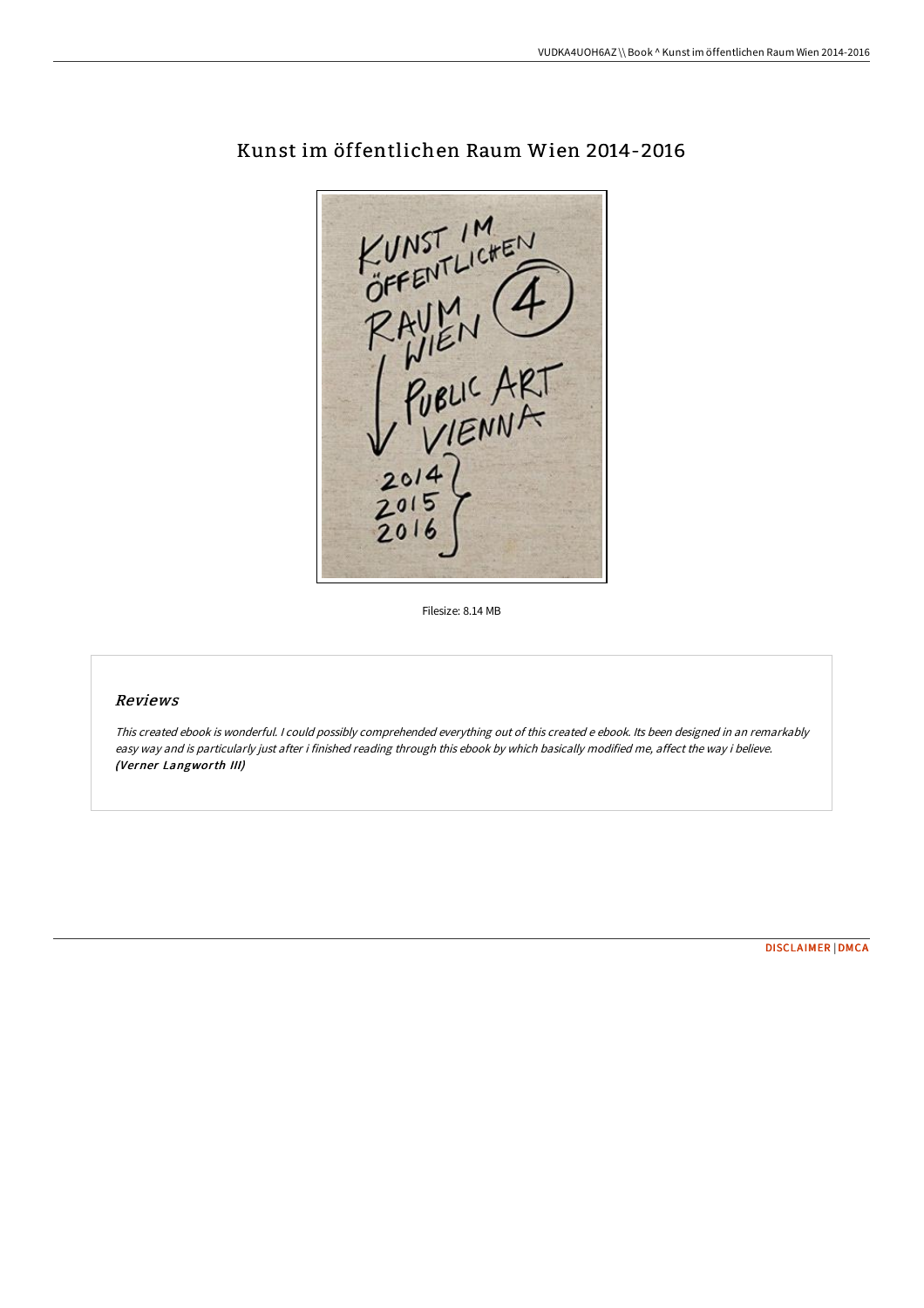# KUNST IM GOUML;FFENTLICHEN RAUM WIEN 2014-2016



Vfmk Jan 2018, 2018. Buch. Condition: Neu. Neuware - The fourth volume in the series on art in Vienna's public space offers a survey of the manifold projects realized and initiated by KÖR GmbH in the years 2014 to 2016. Mechtild Widrich's and Eva Maria Stadler's introductory contributions shed light on how such works deeply configure and inform the cityscape and critically reflect the transformation of the public sphere. Artists: Nevin Aladag, Oliver August, Ruth Beckermann, Julien Berthier, Catrin Bolt, Rüdiger Carl, Victoria Coeln, Julius Deutschbauer / Klaus Pobitzer, Claudia Larcher / Peter Roehsler / Laura Skocek / Anna Watzinger / Peter Zolly, Aldo Giannotti, Oliver Hangl, Marlene Hausegger, Désirée Heusl / Lis Eich, Simon Janssen, Sven-Åke Johansson, Jörg Jozwiak, Leopold Kessler, Barbis Ruder, Lia Sáile, Axel Stockburger, Iv Toshain / Anna Ceeh, Simone Zaugg 264 pp. Englisch, Deutsch.

 $\blacksquare$ Read Kunst im [öffentlichen](http://digilib.live/kunst-im-ouml-ffentlichen-raum-wien-2014-2016.html) Raum Wien 2014-2016 Online  $\overline{\mathbf{P}^{\mathbf{p}}}$ Download PDF Kunst im [öffentlichen](http://digilib.live/kunst-im-ouml-ffentlichen-raum-wien-2014-2016.html) Raum Wien 2014-2016